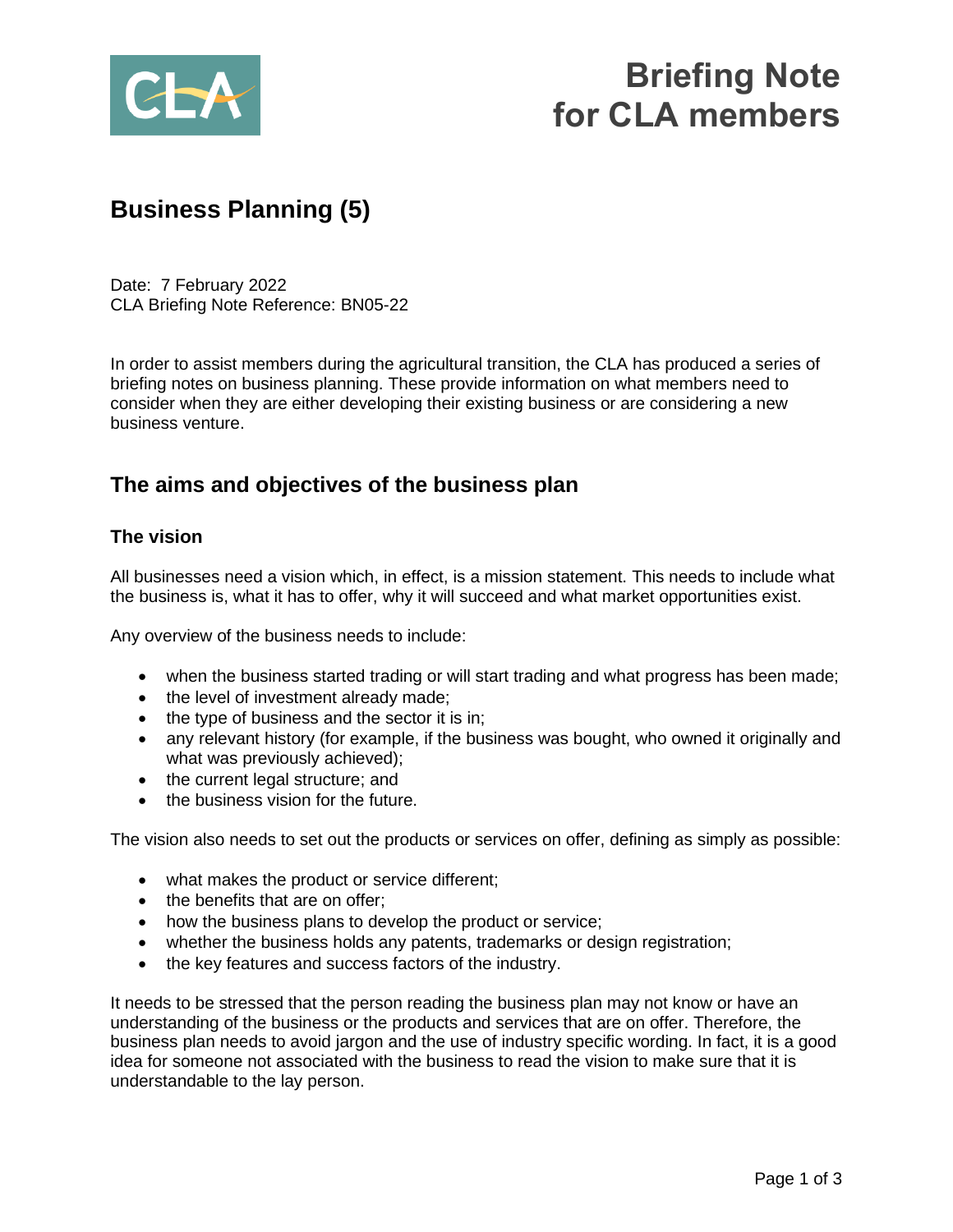

Creating a strong company vision and accompanying mission statement is a crucial element of the business plan. However, in order to ensure that the business can achieve the longer-term vision, the business plan also needs to include a series of objectives that are measurable.

#### **Realistic business objectives**

The business plan should set out the primary goals in terms of profit, turnover and business value, particularly if outside investment is required. The business plan needs to include SMART objectives, these being:

- Specific relates to specific tasks and activities, not general statements about improvements;
- Measurable it should be possible to assess whether the objectives have been achieved;
- Attainable it should be possible for the staff to achieve the desired outcome;
- Realistic within the capacity of the business;
- Timed to be achieved by a certain date or timescale.

It also needs to answer the following questions:

- Where does the business want to be in five years' time?
- Will it be the same management team running the business if it has not significantly increased in size?
- Is the business seen as a short-term gain or is it likely to grow over a longer period of time?

Those who tend to be more optimistic and idealistic often believe that sales growth will take care of everything and that the growth of the business will be funded by generating profits. However, this is rarely the case for one main reason: the business will usually have to pay its own suppliers before customers pay the business. This cash flow issue is the reason why so many fast-growing companies have to seek bank financing or equity sales to finance the growth of the business. In short, the business is growing faster than it can afford.

#### **Questions to consider**

If the business is unable to set out its goals and objectives initially the following questions and answers to them will be helpful:

- How determined is the business to succeed?
- Are those involved in the business willing (and able) to work with little or no money and long hours?
- What happens if the business project does not work out?
- If the project does succeed, how many employees will the business eventually have?
- What will be the annual revenues, in five years and in 10 years?
- What will be the market share in these time frames?
- Will the business be a niche marketer or will it sell a broad spectrum of goods and services?
- What are the plans for geographic expansion and will this be local, national or global?